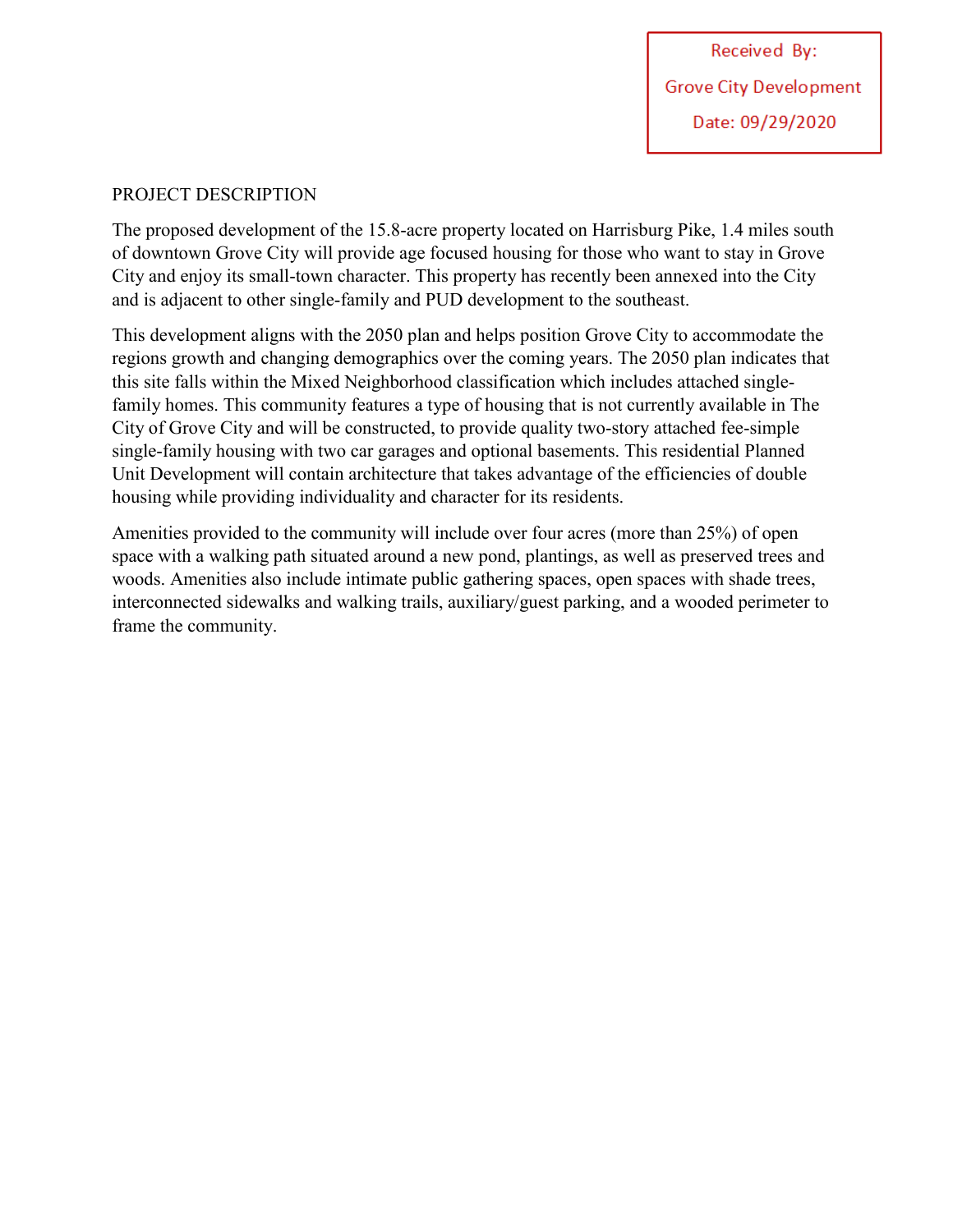

781 Science Boulevard Suite 100 Gahanna, Ohio 43230 ph 614.428.7750 fax 614.428.7755

# **RESPONSE LETTER**

Below please find a copy of your comments regarding the Hidden Meadows Plat and our responses to the individual items:

- 1. Please note that there is not currently a Grove City or City of Columbus approved sanitary sewer plan for this project. If during the review process any changes are made in the alignment or other details of the sanitary sewer plan, additional easement documents may need to be recorded to accommodate those changes.
	- a. The plans are nearing approval through the review process and we do not foresee needed changes, but this is noted and we will provide additional easement documents if required.
- 2. Please include note describing the details/restrictions for the Tree Conservation area. Staff suggests, "NOTE "F": A 10' WIDE TREE CONSERVATION ZONE SHALL BE DEDICATED AROUND THE PERIMETER OF THE PROPERTY. TREE CONSERVATION ZONES SHALL MEAN NO BUILDING OR STORAGE AND NO REMOVAL OF PLANTINGS OF ANY KIND SHALL BE PERMITTED, BUT THE CLEARING OF PLANT MATERIAL THAT IS DEAD, DYING, OR POSING A HAZARD OR THREAT MAY BE ALLOWED AS DETERMINED BY THE URBAN FORESTER FOR THE CITY OF GROVE CITY, WITH THE EXCEPTION OF DESIGNATED UTILITY/SANITARY EASEMENTS OR PUBLIC ACCESS EASEMENTS TO OFFSITE LOCATIONS. ANY PORTION OF THE AREA DESIGNATED AS A TREE CONSERVATION ZONE WHICH DO NOT CONTAIN TREES OR EXISTING VEGETATION OTHER THAN GRASS SHALL BE MAINTAINED PER THE GROVE CITY PROPERTY MAINTENANCE CODE.
	- a. This note has been provided on the plans.

advancedcivildesign.com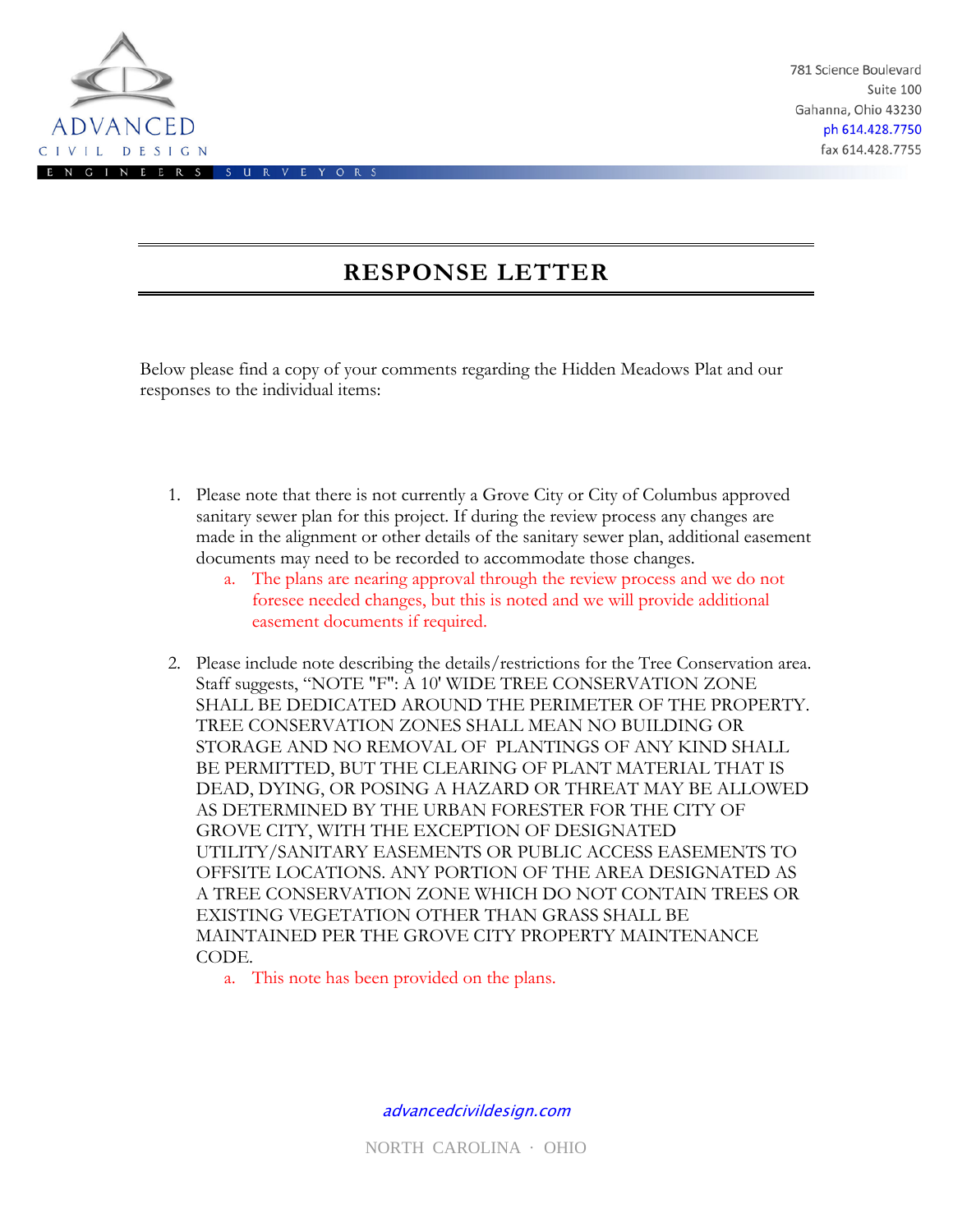

781 Science Boulevard Suite 100 Gahanna, Ohio 43230 ph 614.428.7750 fax 614.428.7755

- 3. Please include note describing the details/restrictions for the Landscape Buffer area on the southern portion of the site. Staff suggests, "NOTE "G": A 15' WIDE LANDSCAPE BUFFER SHALL BE DEDICATED IMMEDIATELY ADJACENT AND PARALLEL TO THE TREE CONSERVATION ZONE ALONG THE SOUTHERN PROPERTY LINE. THE LANDSCAPE BUFFER SHALL MEAN NO BUILDING OR STORAGE AND NO REMOVAL OF PLANTINGS OF ANY KIND SHALL BE PERMITTED, BUT THE CLEARING OF PLANT MATERIAL THAT IS DEAD, DYING, OR POSING A HAZARD OR THREAT MAY BE ALLOWED AS DETERMINED BY THE URBAN FORESTER FOR THE CITY OF GROVE CITY, WITH THE EXCEPTION OF DESIGNATED UTILITY/SANITARY EASEMENTS OR PUBLIC ACCESS EASEMENTS TO OFFSITE LOCATIONS. ANY PLANTINGS OR PLANT MATERIAL DAMANGED OR REMOVED DURING THE INSTALLATION OR MAINTENANCE OF UTILITY OR SANITARY STRUCTURES SHALL BE REPLACED. ANY PORTION OF THE AREA DESIGNATED AS A LANDSCAPE BUFFER ZONE WHICH DOES NOT CONTAIN TREES, ADDED, OR EXISTING VEGETATION OTHER THAN GRASS SHALL BE MAINTAINED PER THE GROVE CITY PROPERTY MAINTENANCE CODE."
	- a. This note has been provided on the plans.
- 4. The approved zoning text for the site requires a connection between the multiuse path around the pond and the adjacent residential community to the east. Because the exact location of this connection point cannot be determined until the property to the east is developed, a note should be added to the plat to grant public access over the path and connection point within Reserve G to ensure this connection exists and cannot be blocked or otherwise inhibit public access once the connection is made.
	- a. Provided a note 'H' regarding this comments on the plans.
- 5. Please ensure coordination and cooperation with property to the east (PID: 040- 009246) for sanitary and bike path connections between sites.
	- a. Continued coordination between sites will occur.

## **Sheet 1 of 3**

- 6. On the left side of the page, in paragraph 2, there is a reference to the County Engineer accepting streets for public use. Since there are no public streets in this development, this should be revised as needed.
	- a. Note has been removed as it is not applicable.

#### advancedcivildesign.com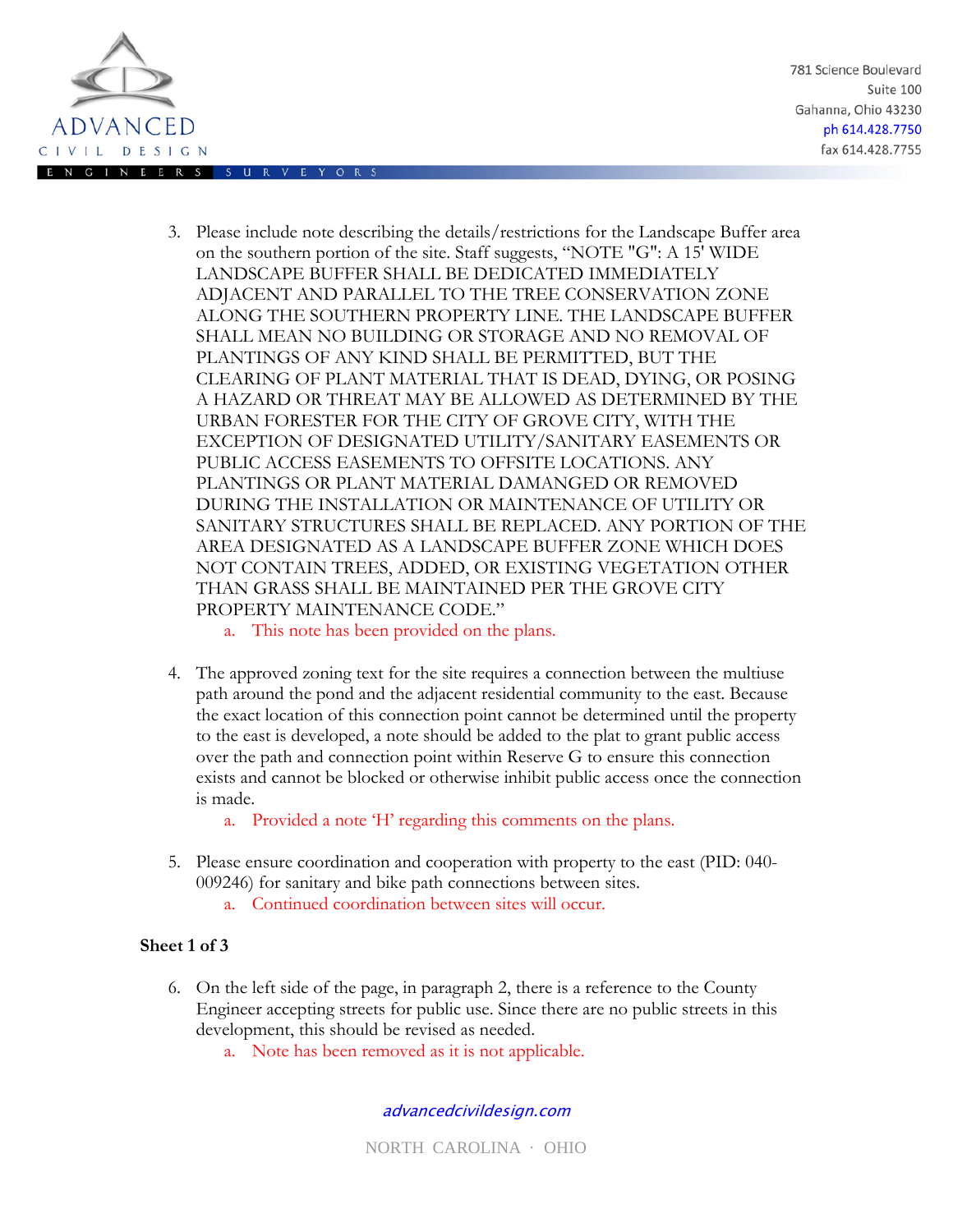

- 7. The three remaining paragraphs are not the typical language used on Grove City plats. Please see attached example and revise language to generally reflect the intent of the attached example. There should be notes, whether here or separately, referencing the requirements of drainage easements, sanitary easements, conservation easements, etc. It is noted that there are notes on sheet 3 regarding the reserves, and specifically Reserve A since it is the private roadway. Should there be any references in Note A about utilities within Reserve A?
	- a. We have removed the three paragraphs mentioned and updated using the example text provided.
- 8. Under the main notes on the left side, the word "have" should be changed to "has" prior to 'hereunto'
	- a. We feel that have is the proper language in this case and have left it in place.
- 9. Under State of Ohio, County of Franklin, SS, the Owner information needs to be filled in.
	- a. Information has been filled in.
- 10. Under Basis of Bearings, the bearing of Harrisburg Pike should be checked as the plat notes the seconds to be 41 instead of 21. a. This has been corrected.
- 11. The approval signature block on the right side of the page currently has all signatures referenced to Franklin County. These should all be Grove City staff. Please revise. a. This has been corrected.
	-

#### **Sheet 2 of 3**

- 12. All labels of the Conservation Easement need to have the word "easement" added. a. This has been corrected.
- 13. Street names need to be added and approved by the City prior to the approval of the plat.
	- a. Street names have been added
- 14. Any existing easements located offsite (east) should be labeled as such.
	- a. No existing easements

advancedcivildesign.com